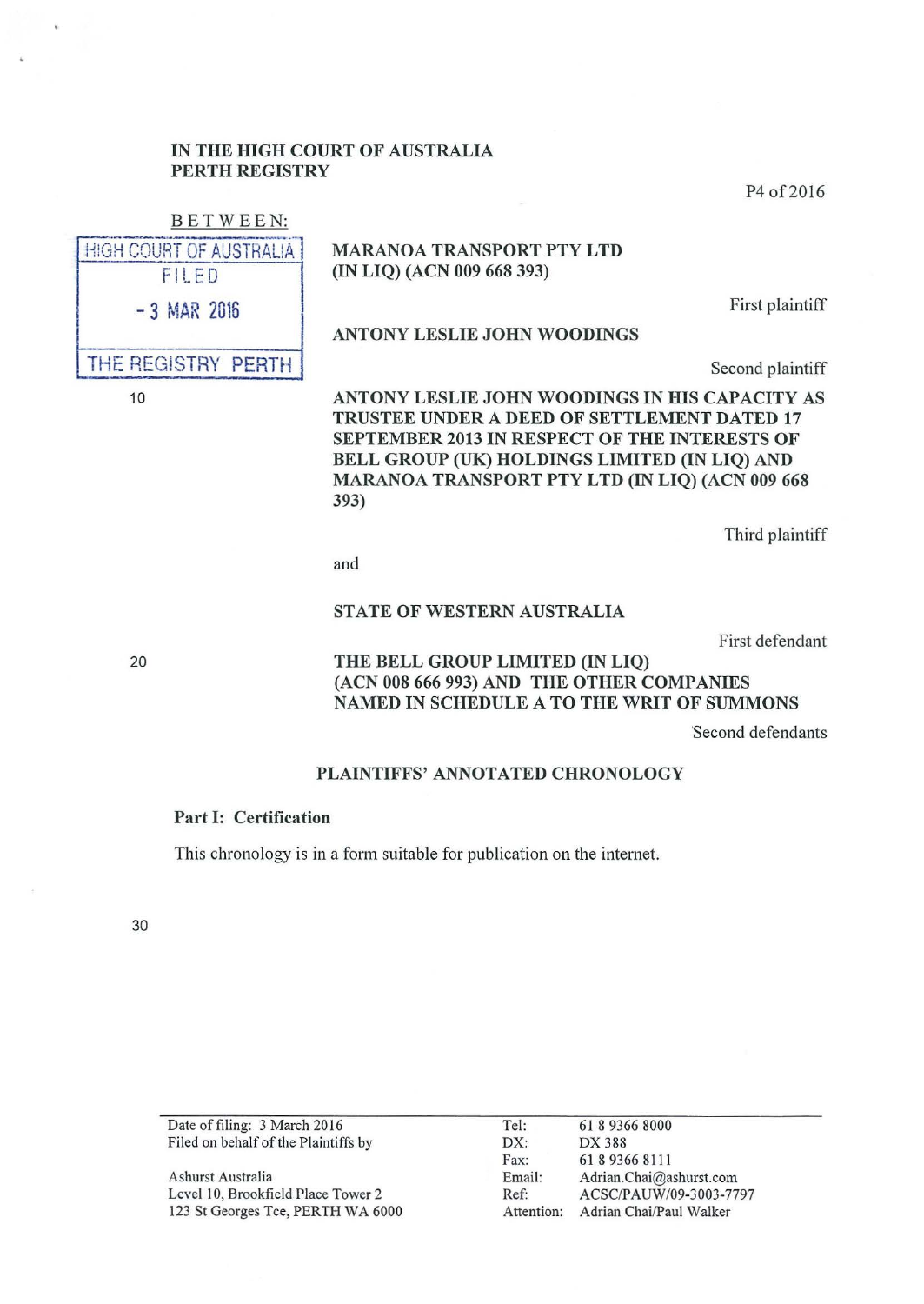$\ddot{\phantom{1}}$ 

 $\ddot{\phantom{0}}$ 

|    | Date                                         | Event                                                                                                                                                                                                                                                                                                                           | Reference                                                                                                                                                                    |
|----|----------------------------------------------|---------------------------------------------------------------------------------------------------------------------------------------------------------------------------------------------------------------------------------------------------------------------------------------------------------------------------------|------------------------------------------------------------------------------------------------------------------------------------------------------------------------------|
| 10 | Various times<br>between 1982<br>and 1992    | Commissioner<br><b>The</b><br>issues<br>income<br>tax<br>assessments or amended income tax assessments<br>to Albany Broadcasters, Bell Bros, Bell Bros<br>Industrial<br>Holdings,<br>BGF,<br>Securities,<br>TBGL,<br>Transport,<br>Maradolf,<br>Maranoa<br>Wanstead, WAON and Wigmores (the "pre-<br>liquidation assessments"). | ASC [71] (SCB 121-<br>122)<br>ASC Annex 2 (SCB<br>179-236)                                                                                                                   |
|    | Various times<br>1991<br>between<br>and 1996 | Each of the Bell group companies listed in<br>Attachment A to the Amended Special Case is<br>ordered to be wound up.                                                                                                                                                                                                            | ASC [15] (SCB 106);<br>ASC Attachment A<br>$(SCB 136-138)$                                                                                                                   |
| 20 |                                              | The Commissioner lodges proofs of debt in the<br>windings up of Albany Broadcasters, Bell<br>Bros, Bell Bros Holdings, BGF, Maranoa<br>Transport, TBGL, Wanstead, WAON and<br>Wigmores (all of which are Bell group<br>companies) on account of the pre-liquidation<br>assessments.                                             | ASC [21] (SCB 107-<br>108), [71B]-[71D]<br>(SCB 122-124);<br>ASC Annex 3<br>(SCB 238-239, 242-<br>243, 249-251, 254-261,<br>264-268, 275-276, 279-<br>286, 289-290, 294-296) |
|    | 1995                                         | The liquidators of TBGL and BGF enter into the<br><b>TBGL</b><br><b>AFI</b><br><b>BGF</b><br>and<br>AFI<br>with<br>the<br>Commonwealth, BGNV, ICWA and LDTC in<br>its capacity as trustee under the TBGL Trust<br>Deed and the BGF Trust Deed.                                                                                  | ASC [23]-[24]<br>(SCB 108)                                                                                                                                                   |
| 30 | 1999                                         | The Commissioner lodges replacement proofs of<br>debt in the windings up of Bell Bros and<br>on account of the pre-liquidation<br><b>WAON</b><br>assessments.                                                                                                                                                                   | ASC [71B.2.2],<br>[72B.7.2] (SCB 122);<br>ASC Annex 3<br>(SCB 244-246)                                                                                                       |
|    | 1995 to 2013                                 | The liquidators of TBGL and BGF, various Bell<br>group companies, Mr Trevor as liquidator of<br>BGNV, BGNV and other parties pursue<br>proceedings against various Australian and                                                                                                                                               | ASC [24] (SCB 108),<br>$[28]$ (SCB 110)                                                                                                                                      |

 $1$  Bolded terms in the table have the meaning recorded in the Glossary to the Amended Special Case (ASC) (Special Case Book (SCB)) 133-135).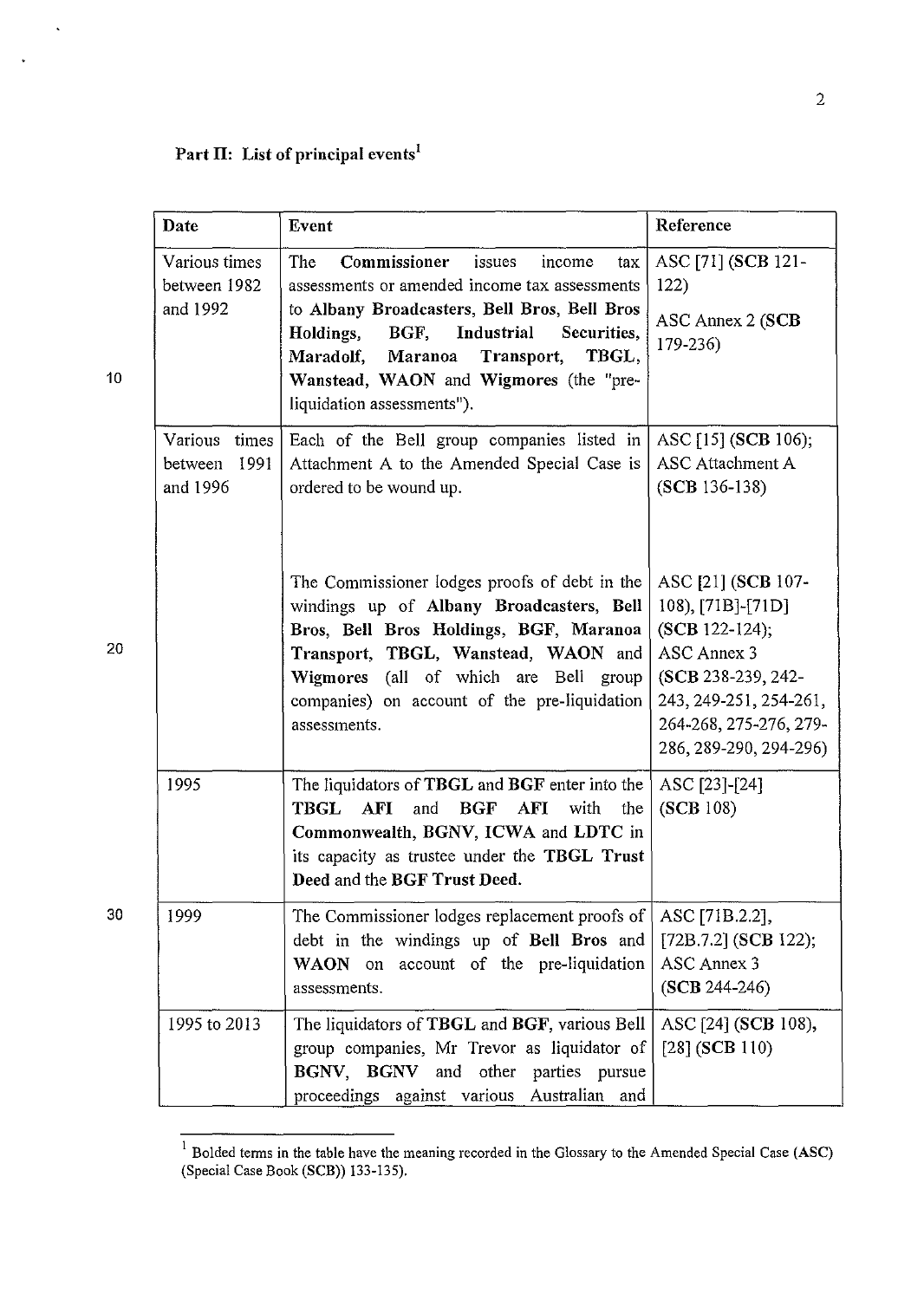|    | Date             | Event                                                                                                                                                                                                                                                                                                                                                                               | Reference                                                                                                                                                |
|----|------------------|-------------------------------------------------------------------------------------------------------------------------------------------------------------------------------------------------------------------------------------------------------------------------------------------------------------------------------------------------------------------------------------|----------------------------------------------------------------------------------------------------------------------------------------------------------|
|    |                  | overseas banks to judgment and on appeal<br>(including to the High Court of Australia), which<br>form part of the Bell litigation.                                                                                                                                                                                                                                                  |                                                                                                                                                          |
|    | December<br>2012 | Various banks pay amounts totalling over \$718<br>million to certain Bell group company judgment<br>creditors as a result of the judgments and appeals<br>litigation (the<br>"Uncontested<br>the<br>Bell<br>in<br>Amounts").                                                                                                                                                        | ASC [29] (SCB 110),<br>[31A] (SCB 111)                                                                                                                   |
| 10 | 2014             | Following a settlement with the banks, a trust is<br>established in accordance with the Deed of<br>Settlement into which a settlement sum and<br>other amounts totalling over \$1 billion are paid<br>in compromise of remaining aspects of the Bell<br>litigation. Mr Woodings receives those amounts<br>as trustee and invests them in interest-bearing<br>term deposit accounts. | ASC [36] (SCB 113-<br>114), [38] (SCB 115)                                                                                                               |
| 20 | 4 August 2014    | Mr Woodings, in his capacity as liquidator of<br>TBGL and BGF, commences action COR 146<br>of 2014 in the Supreme Court of Western<br>Australia seeking orders pursuant to s 564 of the<br>Corporations Law to apply amounts recovered<br>as a result of the Bell litigation in accordance<br>with the TBGL AFI and the BGF AFI.                                                    | ASC [42] (SCB 118)                                                                                                                                       |
| 30 | 4-6 May 2015     | The Commissioner issues replacement proofs of<br>windings<br>debt<br>in<br>the<br>of<br><b>Albany</b><br>up<br>Broadcasters, Bell Bros, Bell Bros Holdings,<br>BGF, Maranoa Transport, TBGL, Wanstead,<br>WAON and Wigmores. The Commissioner<br>issues an original proof of debt in respect of<br>Maradolf.                                                                        | ASC [71D] (SCB 123-<br>124); ASC Annex 3<br>(SCB 240-241, 247-<br>248, 252-253, 262-263,<br>269-270, 277-278, 283-<br>284, 287-288, 292-293,<br>297-298) |
|    | August 2015      | Commissioner<br>The<br>issues<br>income<br>tax<br>assessments or amended assessments to each of<br>Bell Bros, Bell Bros Holdings, Dolfinne<br>Industrial<br>Securities,<br>Securities,<br>Neoma<br>Investments, TBGL, Mr Woodings in his<br>capacity as liquidator of TBGL, Wanstead,<br>Wanstead Securities, WAON and Wigmores<br>(the "post-liquidation assessments").            | ASC [73] (SCB 125-<br>126); ASC Annex $4$<br>(SCB 299-332)                                                                                               |

 $\ddot{\phantom{1}}$